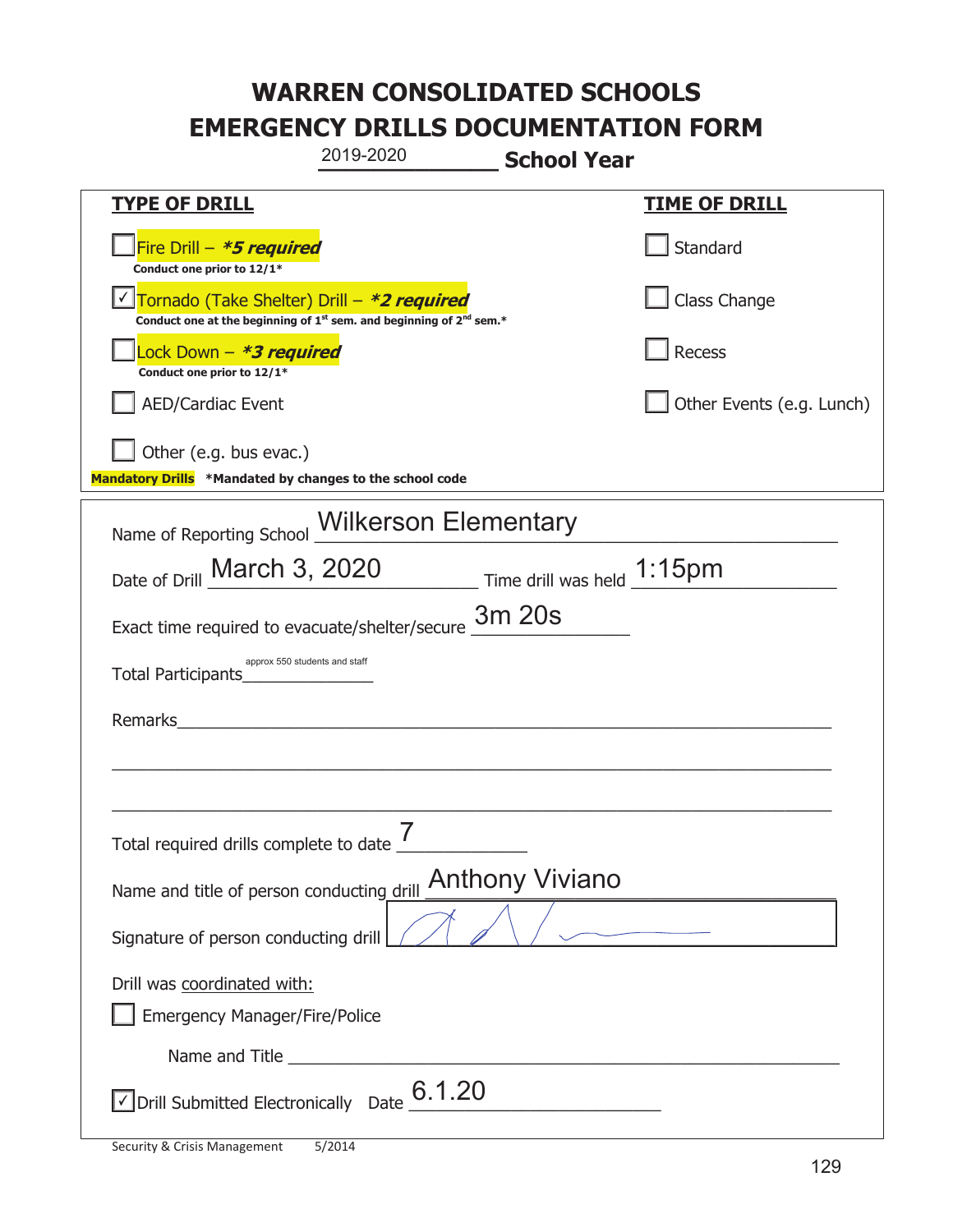|                                                                                    | 2019/2020                                                                                   | <b>School Year</b> |                           |
|------------------------------------------------------------------------------------|---------------------------------------------------------------------------------------------|--------------------|---------------------------|
| <b>TYPE OF DRILL</b>                                                               |                                                                                             |                    | <u>TIME OF DRILL</u>      |
| Fire Drill - *5 required<br>Conduct one prior to 12/1*                             |                                                                                             |                    | Standard                  |
| Tornado (Take Shelter) Drill – *2 required                                         | Conduct one at the beginning of 1 <sup>st</sup> sem. and beginning of 2 <sup>nd</sup> sem.* |                    | Class Change              |
| Lock Down - *3 required<br>Conduct one prior to 12/1*                              |                                                                                             |                    | Recess                    |
| <b>AED/Cardiac Event</b>                                                           |                                                                                             |                    | Other Events (e.g. Lunch) |
| Other (e.g. bus evac.)<br>Mandatory Drills *Mandated by changes to the school code |                                                                                             |                    |                           |
| Name of Reporting School _Wilkerson Elm.                                           |                                                                                             |                    |                           |
| Date of Drill 1.17.2020 Time drill was held 10:40am                                |                                                                                             |                    |                           |
| Exact time required to evacuate/shelter/secure                                     |                                                                                             | 3m 35s             |                           |
| approx 500 students and staff<br>Total Participants                                |                                                                                             |                    |                           |
| Remarks                                                                            |                                                                                             |                    |                           |
|                                                                                    |                                                                                             |                    |                           |
| Total required drills complete to date $6$                                         |                                                                                             |                    |                           |
| Name and title of person conducting drill                                          | A. Viviano                                                                                  |                    |                           |
| Signature of person conducting drill                                               |                                                                                             |                    |                           |
| Drill was coordinated with:<br><b>Emergency Manager/Fire/Police</b>                |                                                                                             |                    |                           |
|                                                                                    |                                                                                             |                    |                           |
| $\vee$ Drill Submitted Electronically Date $\frac{1.21.2020}{ }$                   |                                                                                             |                    |                           |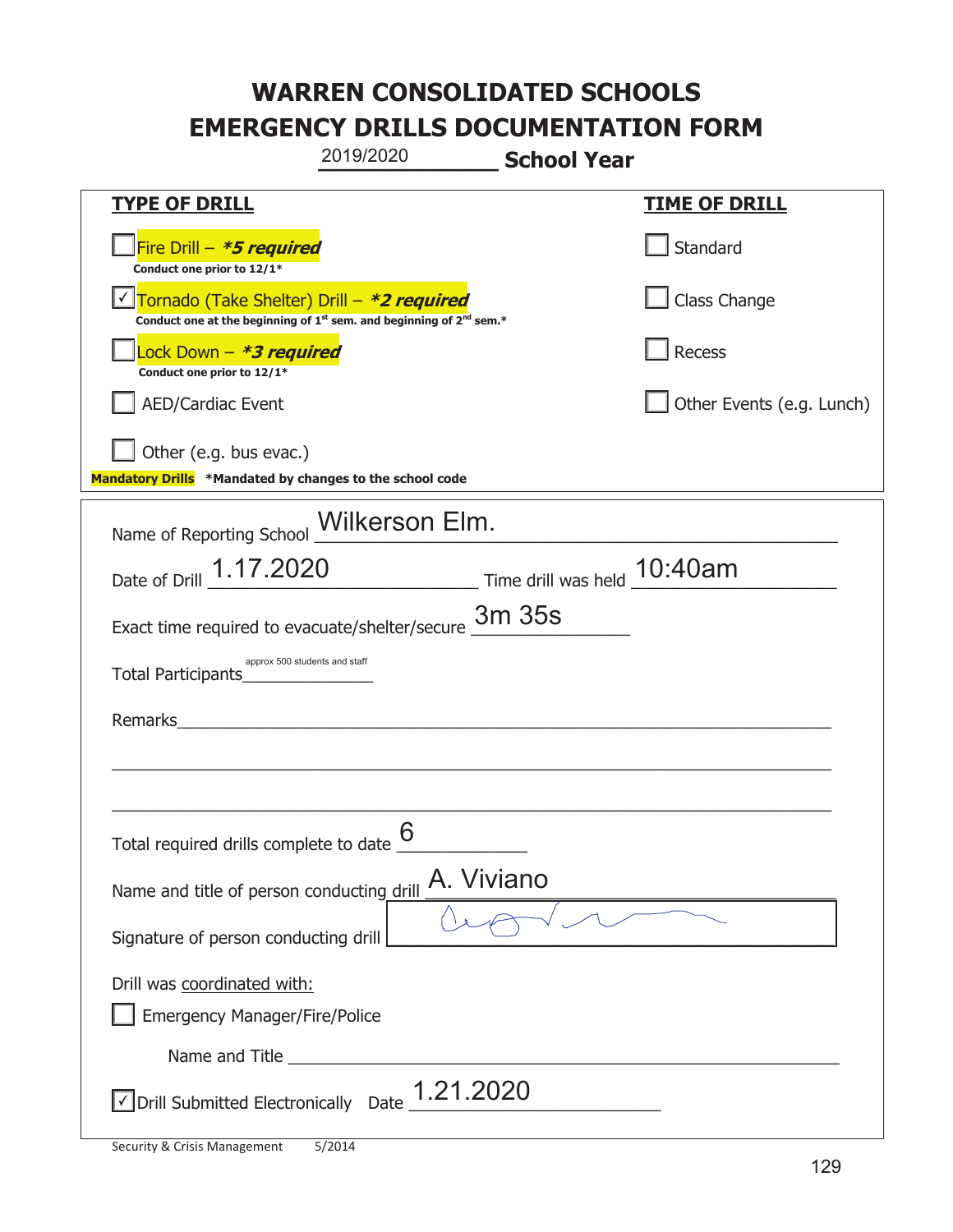| 2019-20<br><b>School Year</b>                                                                                                             |                           |
|-------------------------------------------------------------------------------------------------------------------------------------------|---------------------------|
| <b>TYPE OF DRILL</b>                                                                                                                      | <u>TIME OF DRILL</u>      |
| Fire Drill - *5 required<br>Conduct one prior to 12/1*                                                                                    | Standard                  |
| Tornado (Take Shelter) Drill – *2 required<br>Conduct one at the beginning of 1 <sup>st</sup> sem. and beginning of 2 <sup>nd</sup> sem.* | Class Change              |
| Lock Down - <b>*3 required</b><br>Conduct one prior to 12/1*                                                                              | Recess                    |
| <b>AED/Cardiac Event</b>                                                                                                                  | Other Events (e.g. Lunch) |
| Other (e.g. bus evac.)<br>Mandatory Drills *Mandated by changes to the school code                                                        |                           |
| Name of Reporting School Wilkerson Elm.                                                                                                   |                           |
| Date of Drill 1.14.2020 Time drill was held 2pm                                                                                           |                           |
| Exact time required to evacuate/shelter/secure $\frac{1 \text{ m}}{2}$                                                                    |                           |
| approx 550 students and staff<br>Total Participants                                                                                       |                           |
| time to secure is approx. as staff was very responsive to communication from the start.<br>Remarks                                        |                           |
|                                                                                                                                           |                           |
|                                                                                                                                           |                           |
| 5<br>Total required drills complete to date                                                                                               |                           |
| A. Viviano<br>Name and title of person conducting drill                                                                                   |                           |
| Signature of person conducting drill                                                                                                      |                           |
| Drill was coordinated with:                                                                                                               |                           |
| <b>Emergency Manager/Fire/Police</b>                                                                                                      |                           |
|                                                                                                                                           |                           |
| $\sqrt{\ }$ Drill Submitted Electronically Date $\underline{\hspace{1cm}}$ 1.21.2020                                                      |                           |

T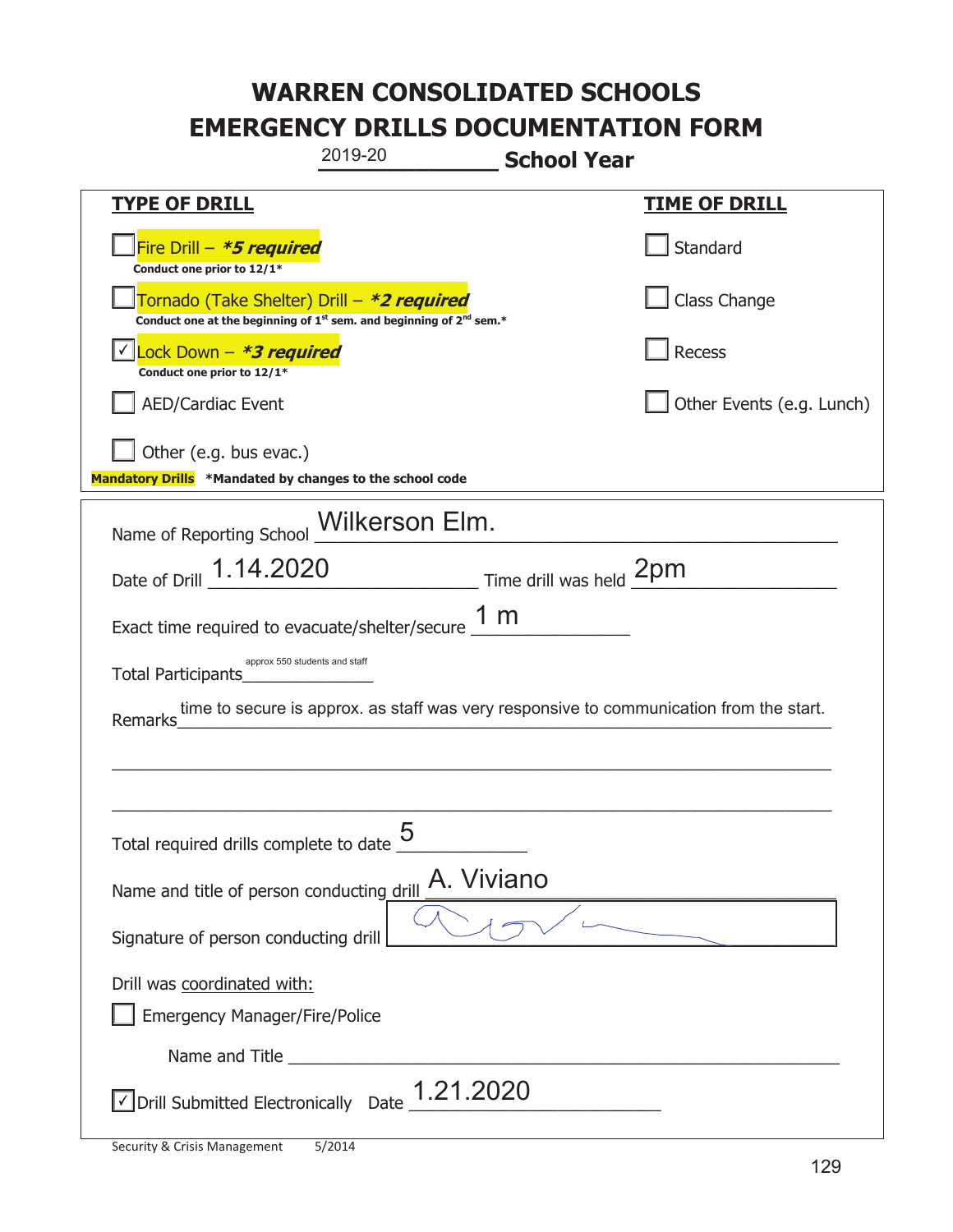|                                                                                    | 2019-2020                                                                                   | <b>School Year</b>     |                           |
|------------------------------------------------------------------------------------|---------------------------------------------------------------------------------------------|------------------------|---------------------------|
| <b>TYPE OF DRILL</b>                                                               |                                                                                             |                        | <b>TIME OF DRILL</b>      |
| √ Fire Drill – <b>*5 required</b><br>Conduct one prior to 12/1*                    |                                                                                             |                        | $\cup$ Standard           |
| Tornado (Take Shelter) Drill – *2 required                                         | Conduct one at the beginning of 1 <sup>st</sup> sem. and beginning of 2 <sup>nd</sup> sem.* |                        | Class Change              |
| Lock Down - <b>*3 required</b><br>Conduct one prior to 12/1*                       |                                                                                             |                        | Recess                    |
| <b>AED/Cardiac Event</b>                                                           |                                                                                             |                        | Other Events (e.g. Lunch) |
| Other (e.g. bus evac.)<br>Mandatory Drills *Mandated by changes to the school code |                                                                                             |                        |                           |
| Name of Reporting School Wilkerson Elementary                                      |                                                                                             |                        |                           |
| Date of Drill 11/7/19 Time drill was held 9:45am                                   |                                                                                             |                        |                           |
| Exact time required to evacuate/shelter/secure 2m18s                               |                                                                                             |                        |                           |
| Total Participants                                                                 | approx 550 staff and students                                                               |                        |                           |
| Remarks                                                                            |                                                                                             |                        |                           |
|                                                                                    |                                                                                             |                        |                           |
| Total required drills complete to date                                             |                                                                                             |                        |                           |
| Name and title of person conducting drill                                          |                                                                                             | <b>Anthony Viviano</b> |                           |
| Signature of person conducting drill                                               |                                                                                             |                        |                           |
| Drill was coordinated with:<br><b>Emergency Manager/Fire/Police</b>                |                                                                                             |                        |                           |
|                                                                                    |                                                                                             |                        |                           |
| √ Drill Submitted Electronically Date                                              | 11/7/19                                                                                     |                        |                           |

t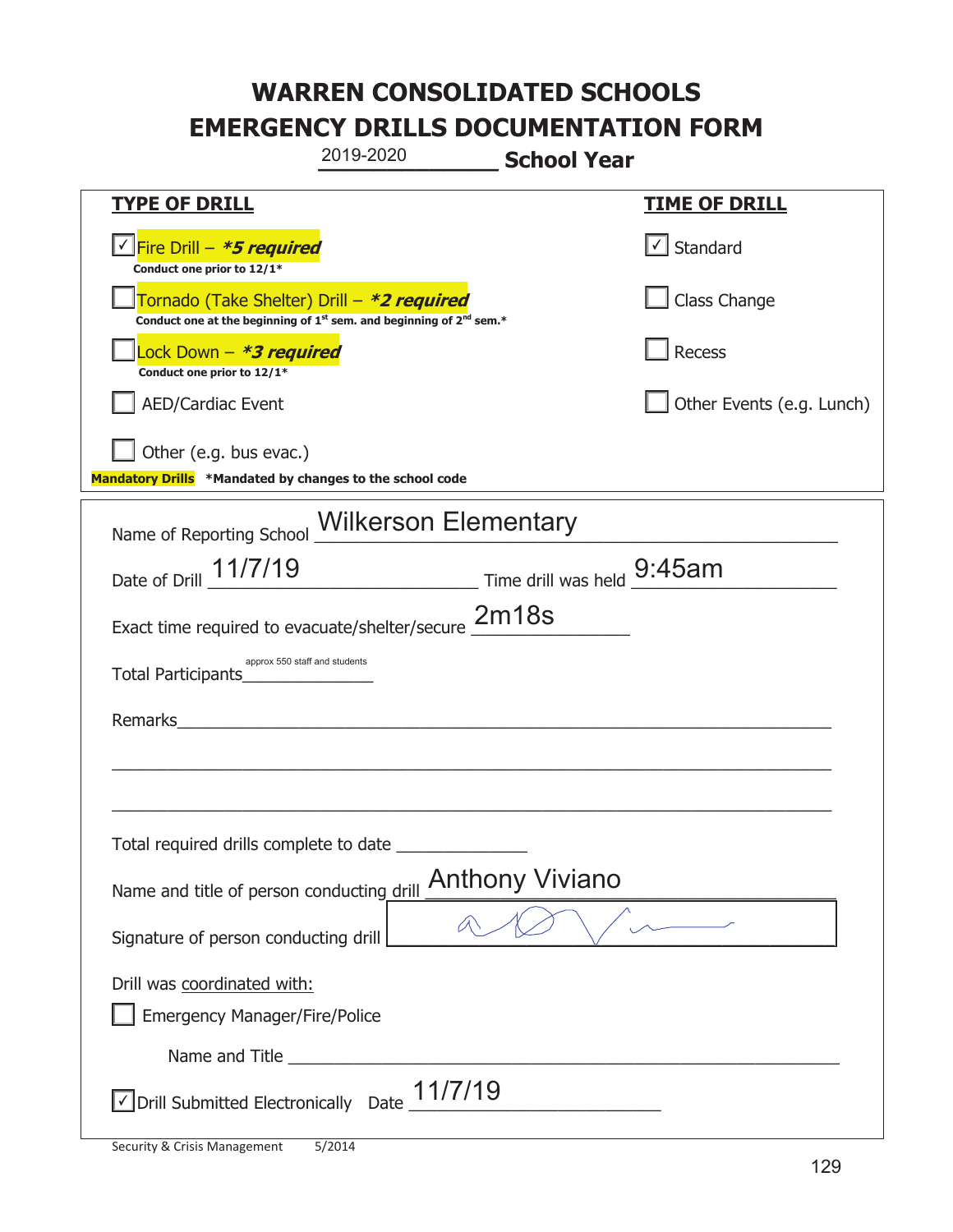|                                                                                    | 2019-2020                                                                                   | <b>School Year</b> |                           |
|------------------------------------------------------------------------------------|---------------------------------------------------------------------------------------------|--------------------|---------------------------|
| <u>TYPE OF DRILL</u>                                                               |                                                                                             |                    | <b>TIME OF DRILL</b>      |
| Fire Drill - *5 required<br>Conduct one prior to 12/1*                             |                                                                                             |                    | $\lfloor$ Standard        |
| Tornado (Take Shelter) Drill – *2 required                                         | Conduct one at the beginning of 1 <sup>st</sup> sem. and beginning of 2 <sup>nd</sup> sem.* |                    | Class Change              |
| Lock Down - *3 required<br>Conduct one prior to 12/1*                              |                                                                                             |                    | Recess                    |
| <b>AED/Cardiac Event</b>                                                           |                                                                                             |                    | Other Events (e.g. Lunch) |
| Other (e.g. bus evac.)<br>Mandatory Drills *Mandated by changes to the school code |                                                                                             |                    |                           |
| Name of Reporting School Milkerson Elm.                                            |                                                                                             |                    |                           |
| Date of Drill 10.15.19                                                             | Time drill was held 1pm                                                                     |                    |                           |
| Exact time required to evacuate/shelter/secure 2m 9s                               |                                                                                             |                    |                           |
| approx. 525 students and staff<br>Total Participants                               |                                                                                             |                    |                           |
| Remarks                                                                            |                                                                                             |                    |                           |
|                                                                                    |                                                                                             |                    |                           |
| Total required drills complete to date $\frac{3}{2}$                               |                                                                                             |                    |                           |
| Name and title of person conducting drill                                          | A. Viviano                                                                                  |                    |                           |
| Signature of person conducting drill                                               |                                                                                             |                    |                           |
| Drill was coordinated with:                                                        |                                                                                             |                    |                           |
| <b>Emergency Manager/Fire/Police</b>                                               |                                                                                             |                    |                           |
|                                                                                    |                                                                                             |                    |                           |
| $\sqrt{\ }$ Drill Submitted Electronically Date $\underline{\hspace{1em}10.15.19}$ |                                                                                             |                    |                           |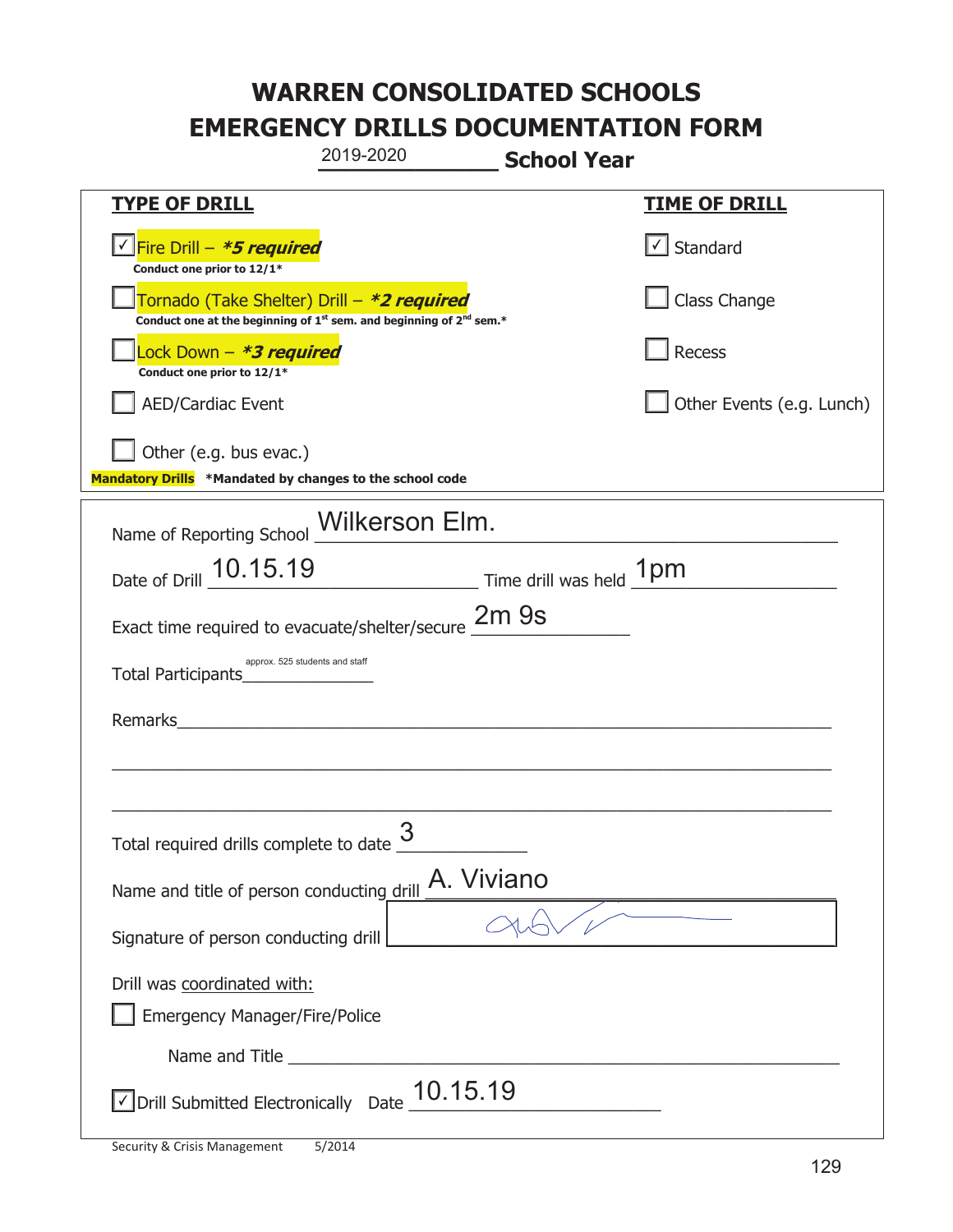|                                                                                             | 2019-2020                                                                                   | <b>School Year</b> |                           |
|---------------------------------------------------------------------------------------------|---------------------------------------------------------------------------------------------|--------------------|---------------------------|
| <u>TYPE OF DRILL</u>                                                                        |                                                                                             |                    | <u>TIME OF DRILL</u>      |
| Fire Drill - *5 required<br>Conduct one prior to 12/1*                                      |                                                                                             |                    | Standard                  |
| Tornado (Take Shelter) Drill – *2 required                                                  | Conduct one at the beginning of 1 <sup>st</sup> sem. and beginning of 2 <sup>nd</sup> sem.* |                    | Class Change              |
| Lock Down - *3 required<br>Conduct one prior to 12/1*                                       |                                                                                             |                    | Recess                    |
| <b>AED/Cardiac Event</b>                                                                    |                                                                                             |                    | Other Events (e.g. Lunch) |
| Other (e.g. bus evac.)<br>Mandatory Drills *Mandated by changes to the school code          |                                                                                             |                    |                           |
| Name of Reporting School _Wilkerson Elm.                                                    |                                                                                             |                    |                           |
| Date of Drill 10/8/19                                                                       | Time drill was held 2:00pm                                                                  |                    |                           |
| Exact time required to evacuate/shelter/secure <u>&lt;1</u> minute                          |                                                                                             |                    |                           |
| approx. 525 students and staff<br>Total Participants                                        |                                                                                             |                    |                           |
| Remarks                                                                                     | <u> 1980 - Jan Barnett, fransk politiker (d. 1980)</u>                                      |                    |                           |
|                                                                                             |                                                                                             |                    |                           |
| Total required drills complete to date $\angle$                                             | 2                                                                                           |                    |                           |
| Name and title of person conducting drill                                                   | A. Viviano                                                                                  |                    |                           |
| Signature of person conducting drill                                                        |                                                                                             |                    |                           |
| Drill was coordinated with:<br><b>Emergency Manager/Fire/Police</b>                         |                                                                                             |                    |                           |
|                                                                                             |                                                                                             |                    |                           |
| $\sqrt{\phantom{a}}$ Drill Submitted Electronically Date $\underline{\phantom{a}}$ 10/15/19 |                                                                                             |                    |                           |